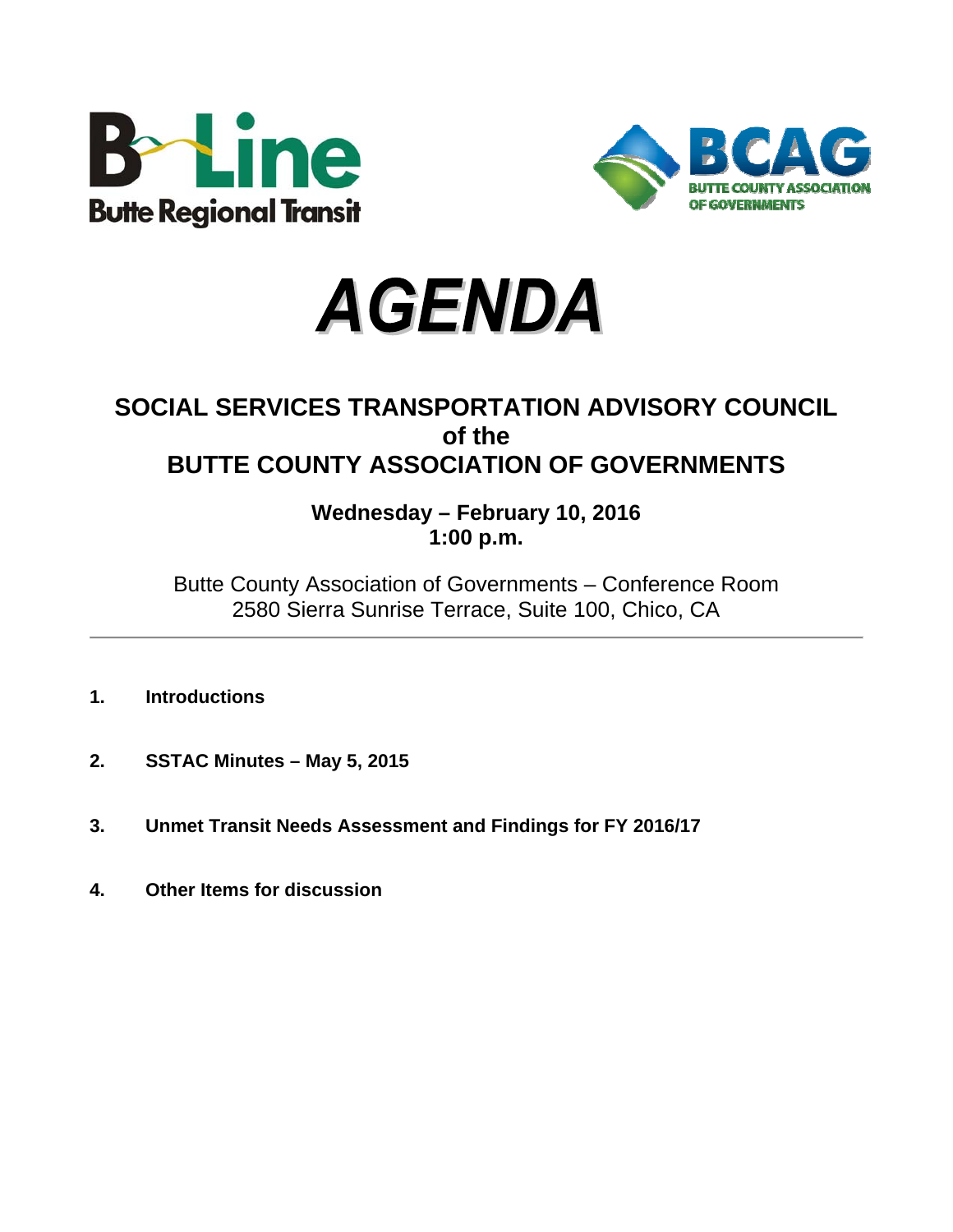



**ITEM # 2** 

## **Butte County Association of Governments Social Services Transportation Advisory Council (SSTAC) Draft Summary Meeting Minutes**

## **Tuesday, May 5, 2015 at 1:00 pm**

#### **MEMBERS PRESENT**

Dorothy Churchill **Citizen-Chico** Jeannie Lee Schroeder Mains'l Services Inc

# **MEMBERS ABSENT**

Debra Connors **Citizen-Chico** Joyce Macomber Citizen-Oroville

## **STAFF PRESENT**

#### **OTHERS PRESENT**

Cindy Jones **Butte County Public Works** Shawn O'Brien **Butte County Public Works** Forest Harlan **Independent Living Services of Nor Cal** 

Cameron Wise Work Training Center Mary Neumann Passages Adult Resource Ctr. (2:00 pm) William A. Moline **Butte County DESS – CALWORKS** 

Jim Peplow Senior Planner Cheryl Massae **Human Resources Manager Human Resources Manager** 

Robert Garcia **Mains'l Services Inc., Bus Guide** 

*The following minutes are a summary of the SSTAC meeting.* 

The Social Services Transportation Advisory Council (SSTAC) of the Butte County Association of Governments (BCAG) was held at the BCAG office on May 5, 2015, located at 2580 Sierra Sunrise Terrace, Suite 100 in Chico, California.

#### **Item #1 – Introductions**

The meeting started off with each person present stating their name and agency, if any, they are affiliated with.

#### **Item #2 – Oral Communication**

The council discussed various transit issues, no action was taken.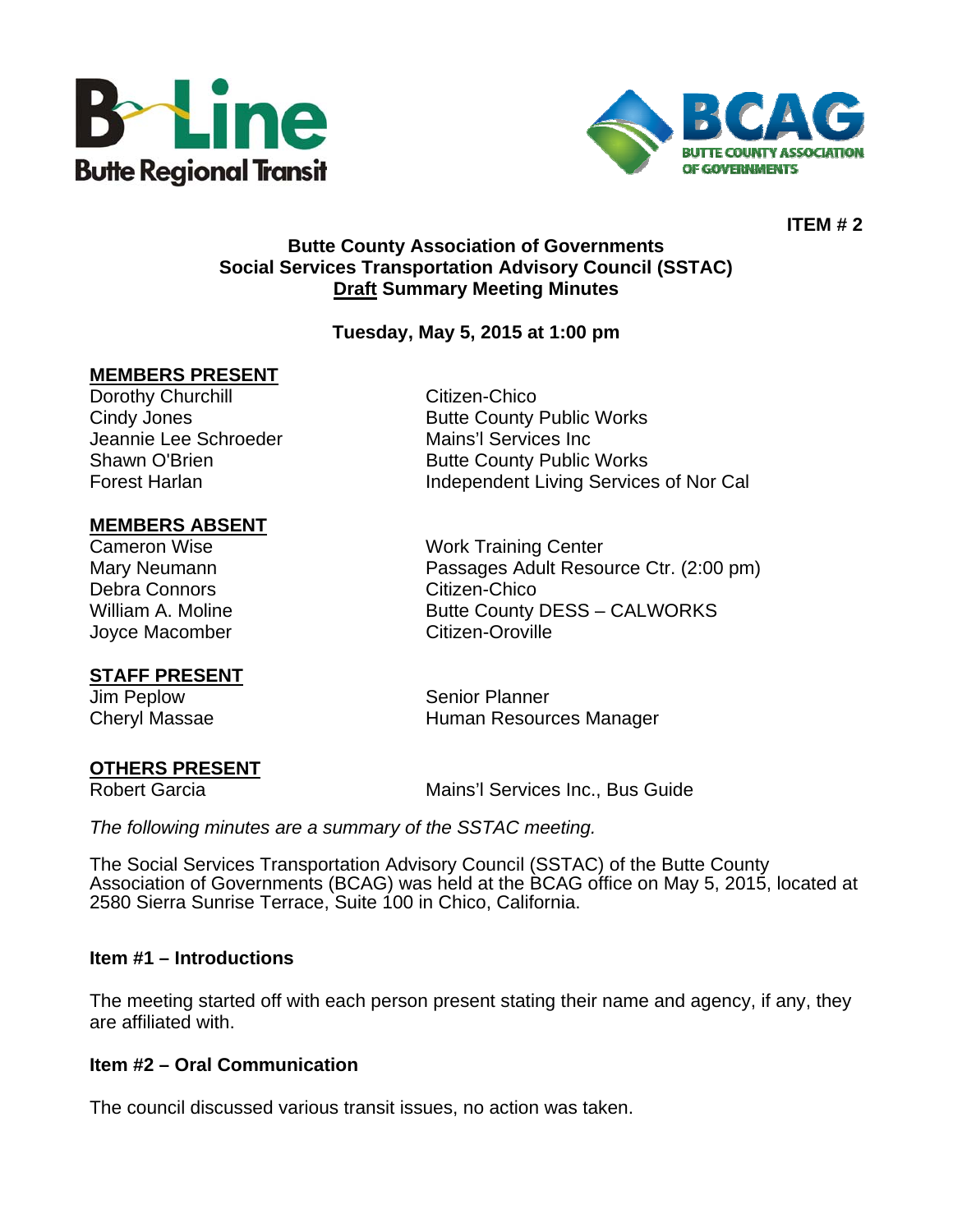#### **Item #3 – SSTAC Minutes – March 18, 2014 Minutes**

No comments were received. On motion by Councilmember O'Brien seconded by Councilmember Churchill, the Minutes were unanimously approved.

### **Item #4 – Unmet Transit Needs Assessment and Findings for FY 2015/16**

Staff explained the Unmet Transit Needs annual process and stated that public comments are taken throughout the year. Although there are unmet transit needs, there were no unmet transit needs that were found under definition to be reasonable to meet. Therefore, no findings were made.

Councilmember Harlan questioned the need for Sunday service in Chico and Magalia. Staff clarified that Chico would need 20% ridership and Magalia didn't come close to meeting farebox so it would not make it an unmet need that is reasonable to meet.

No further comments were received regarding the Assessment. On motion by Councilmember Harlan seconded by Councilmember Jones, the 2015/16 Unmet Transit Needs Assessment was unanimously approved.

Item #5 – Other Items

The council discussed old bus shelters and the need to move them to areas where they could be used now that the bus routes have changed. Staff stated they are evaluating which sheds to move. The main focus for the route changes was route 15 and getting it to be on time. Now that the route is running more on time, the next focus is the local routes in Paradise and Oroville.

Councilmember Churchill brought up the fact that there are not enough wheelchair spaces on the buses and when looking at new buses, consider if there is an option to create more spaces than two. There are times she is not able to board due to no spots available.

Councilmember Harlan is working with Tehama County to get service to Butte County. Staff said they have not yet been contacted by Tehama County staff on this subject.

Councilmember Schroeder said the B-Line Tracker is having the same issue of giving the time of the next stop if the bus is more than 5 minutes late. Staff will check it out. She suggested a stop that is closer to Winco area so people don't have to walk as far. Staff will look into, however, they do not want stops too close together.

Staff will check on the status of the ADA Transition Plan and bus stop survey conducted by Nelson/Nygaard.

No other items were presented.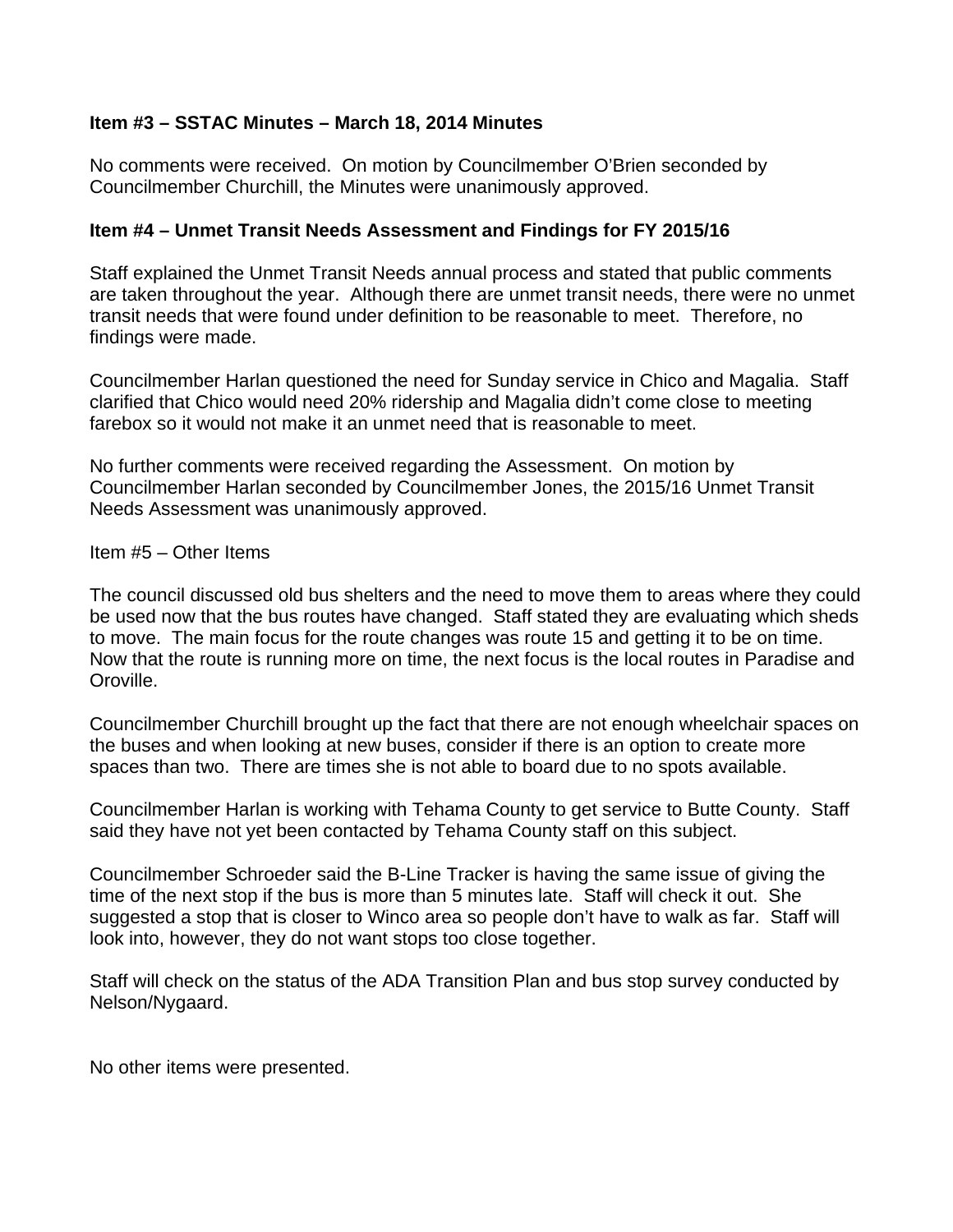



# **BCAG Social Services Transportation Advisory Item #3 Committee Action Action**

February 10, 2016

# **UNMET TRANSIT NEEDS ASSESSMENT AND FINDINGS FOR FY 2016/17**

**PREPARED BY:** Jim Peplow, Senior Planner

**ISSUE:** BCAG is required to prepare the Unmet Transit Needs Assessment each year as the administrator of Transportation Development Act (TDA) funds for Butte County.

**DISCUSSION**: Each year, BCAG must identify any unmet public transit needs that may exist in Butte County in order to receive state funding. If unmet transit needs are found, a further determination must be made as to whether those needs are reasonable to meet. All unmet transit needs that are reasonable to meet must be met before TDA funds are expended for non-transit uses, such as streets and roads.

Testimony has been collected through a series of public meetings that were held during December and compiled into an analysis report. Attached is the Draft *Unmet Transit Needs Assessment - 2016/2017*. The Assessment examines transit dependent groups, adequacy of existing transit services, a detailed summary of the public testimony received during this year's outreach process, and staff's analysis of whether the testimony meets the definitions of unmet transit needs and reasonable to meet.

If the Board determines there are unmet transit needs that are reasonable to meet, the affected jurisdiction must satisfy those needs before any TDA funds may be expended for non-transit purposes.

Based on the testimony and analysis with the adopted definitions of unmet transit needs and reasonable to meet, the BCAG Board of Directors is **required** to make one of three findings:

- 1. There are no unmet transit needs,
- 2. There are no unmet transit needs that are reasonable to meet,
- 3. There are unmet transit needs, including needs that are reasonable to meet.